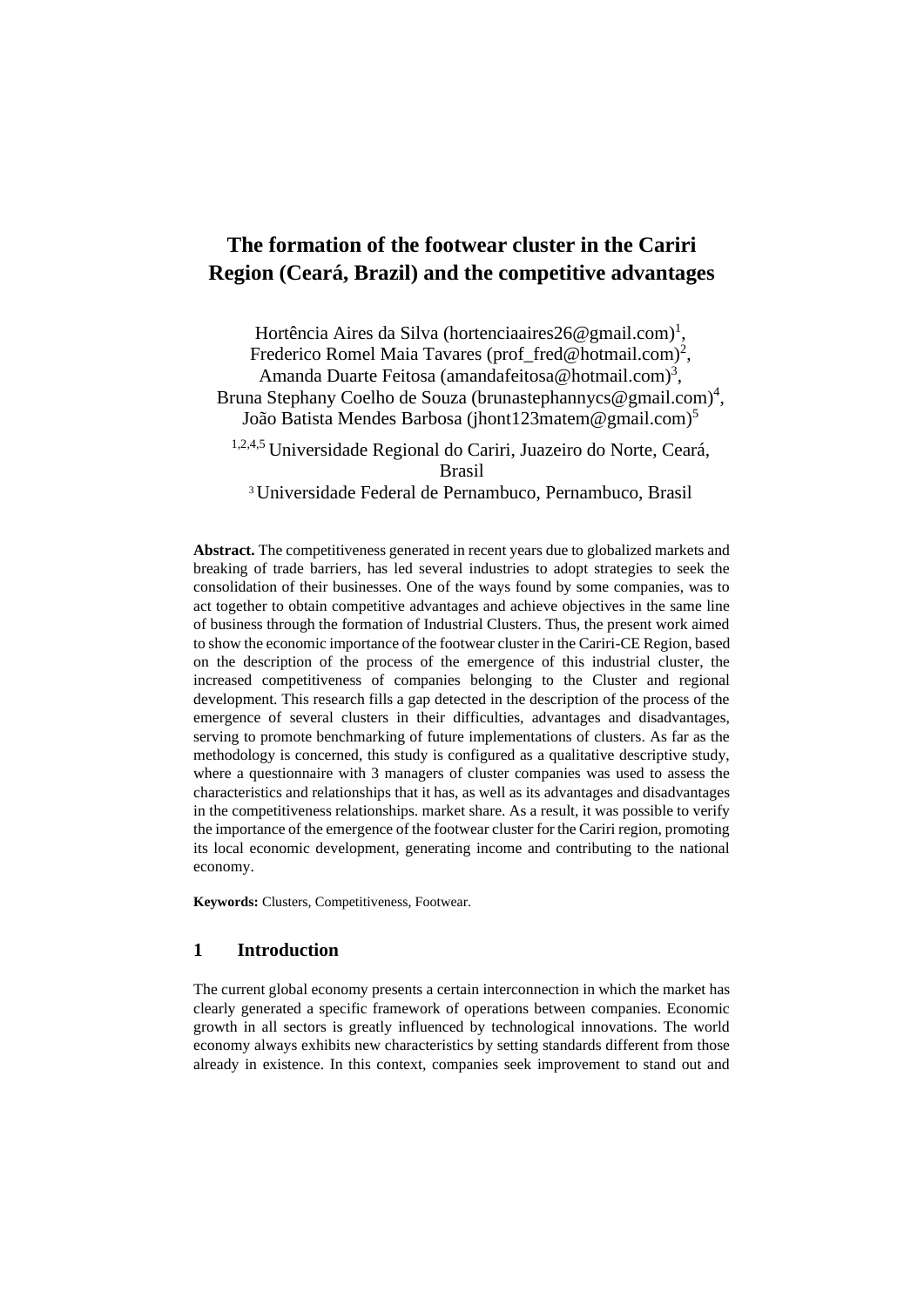attract a large number of customers. A company may or may not have one or more explicit strategies, but it certainly has a strategic profile. Which is based on the various actions it adopts and, on the way, it defines its purposes and its strategic posture before the business environment [1].

Innovation is an important competitive factor present in the Cluster [19] highlight the value of this strategic element in the consolidation of industrial clusters, especially the one located in Bengaluru (India), the study shows the formation of the cluster the need for companies to cooperate and positive factors generated from innovation. The authors present the importance of disseminating information regarding the creation of Clusters, which disseminates the effectiveness of the strategy model.

The Cariri (Ceará, Brazil), region has a prominent cluster in the footwear sector with national importance [2], which generated interest in a variety of studies on the topic, with emphasis on the organization of SMEs and their industrial dynamics, forming the Cluster. Inserted in a competitive environment, the Cariri Region stands out among the other regions with polo of footwear. With this value, the Cariri currently the largest producer hub in the North and Northeast and the 3rd largest in Brazil [3].

According to this reality, this research shows the importance of this cluster, guided by the following problem: How was the formation of the Cluster of shoes in the Cariri region (Ceará, Brazil)? What is its importance for competitiveness?

The work allows filling a gap described in research in the area that point to the need for a Cluster description. In addition to its advantages, disadvantages and its creation and maturation process, allowing for benchmarking.

The study proposes advances in studies on Clusters, taking into account the competitive advantages, on the perspective of strategic planning. In addition, there was a contribution to academic exploration from the description of the emergence of the Cluster. Finally, data and impressions about the case of the Cariri region shoe cluster - CE were obtained, through a qualitative research of a restricted sample [20].

# **2 Method**

The research is classified as descriptive because it presents phenomena inherent to the studied phenomenon and to better define the elements intrinsic to it. A phenomenon described through qualitative and descriptive research presenting it as a case study.

As for the procedure, a case study is proposed to assess the situation of the Cluster in the Cariri (Ceará, Brazil) region, and these reveal important aspects in relation to competitive strategies [4]. Initially, in phase 1 of the literature review, which sought studies that showed the evolution of studies on the industrial cluster theme. From its conceptualization, competitiveness and obtained competitive advantages and difficulties faced.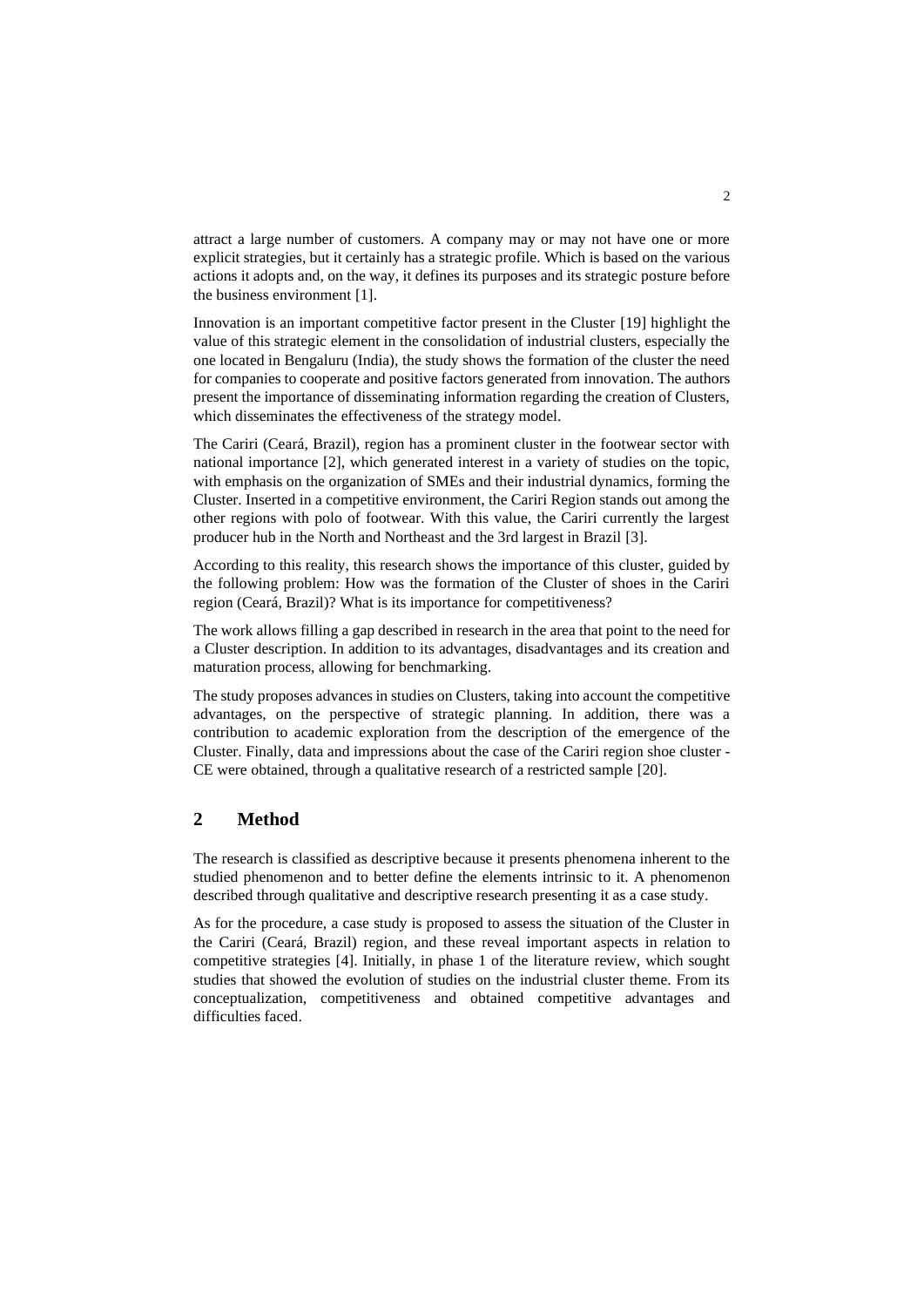In order to better support the discussion, a bibliographic research was conducted with the support of material already organized and developed in books and scientific articles. The technique is based on content analysis, searching from bibliographic sources [5].

Phase 2 comprised a qualitative survey conducted with members of the Cluster. According to [21], the case study is a form of research that comprises a method that will encompass everything that addresses questions about data collection and data analysis. In this Phase 2, they were used to collect data in the field. Despite the number of respondents, it has been reduced to find a methodological method in [20]. In Phase 3, the data collected were analyzed and discussed.

The study explored the footwear cluster in the Cariri-CE region, to prove and reveal relevant aspects of the same type, such as its competitive prospects, its challenges, ways to follow.

Figure 1 shows the phases that make up the method and the instruments used to achieve the objective proposed in this study.

| Phases                  | Description of the phases                     |
|-------------------------|-----------------------------------------------|
| 1 Case study definition | Definition of the research question           |
|                         | Definition of the research object             |
| 2 Plan: Data collection | Definition of instruments for data collection |
|                         | Definition of methods for data collection     |
| 3 Data analysis         | The reading the data                          |
|                         | critical data analysis                        |

| Fig.1 Research phases and description |  |  |  |  |  |  |
|---------------------------------------|--|--|--|--|--|--|
|---------------------------------------|--|--|--|--|--|--|

Finally, the data were structured, analyzed, and discussed, which served to build the general narrative of the case, comparing the results with the on-site observations. In addition to confirming the characteristics of the cluster, with the characteristics present in the literature on the subject.

### **3 Literature Review**

#### **3.1 Industrial Clusters**

The cluster is defined as the geographical concentration of companies and interrelated institutions in a given sector. They are formed by a wide variety of companies of great importance. Whereby, they compete with each other and which include suppliers of inputs, machinery, services, specialized infrastructure, government funding agencies and educational institutions, class associations and others [6].

Geographic approach and ease of inter-company cooperation, these are some of the characteristics of an industrial Cluster. However, this phenomenon, according to [24], as an object of economic agglomeration of interrelated companies in a given territory has been known since craft production. For [8] Industrial clusters are geographically concentrated groups of interconnected companies, specialized suppliers. In addition to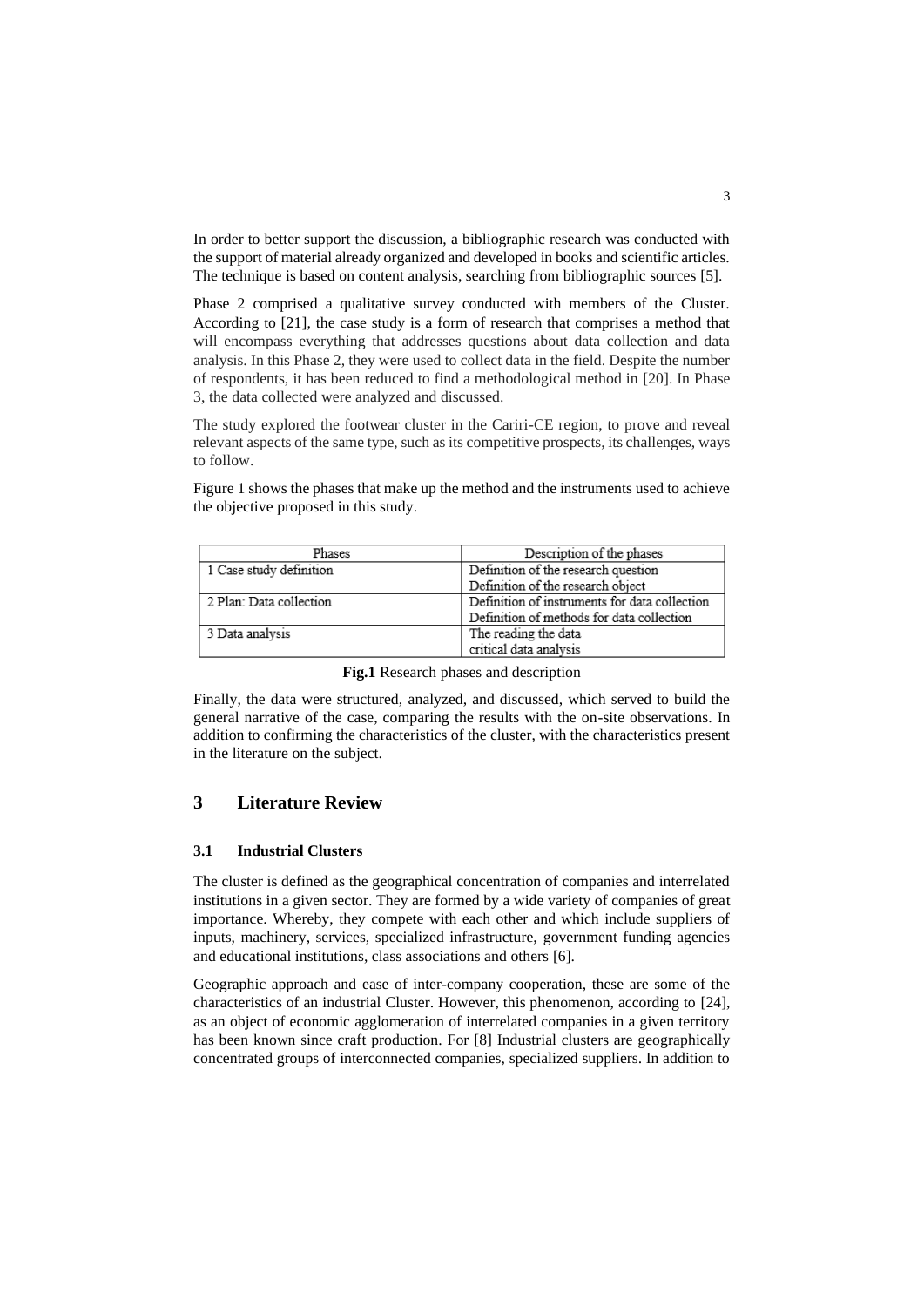service providers, companies in related sectors, as well as related to their work organizations in specific fields that compete, but also cooperate.

Academics and public authorities consider Clusters as a tool that stimulates the competitiveness of SME. The cluster uses several ways such as innovation that can be a laborious task in the competitive environment [7].

#### **3.2 Competitiveness and obtaining competitive advantages**

The competitive advantage has the function of elements for the formulation of strategies for managing companies' competitiveness. To achieve the advantages, three strategic approaches must be followed. Following strategic approaches, the company has the possibility to differentiate itself from its competitors, which are: through differentiation; low costs; and scope [8].

Regardless of the competitive strategy adopted by an organization, it is of great importance to carry out a thorough market analysis focused on competition. Since, competitive strategy involves the positioning of a business in order to maximize the value of the characteristics that distinguish it from its competitors [8].

For [9] authentic competitiveness is the ability to increase the participation of a given country in international markets, thus enabling a better standard of living for the population. In the case of the industrial clusters [24], they show that in addition to strengthening companies, they contribute significantly to local regional development with significant increases in economic indices.

When there is a concentration of companies, there is a advantage in reducing the costs that involve the companies in the cluster. It is proven that physical approximation allows the interrelationship between agents. The permanence of individual companies in the market does not depend only on the result of the competence of the leaders' management, but depends on the involvement and the relationship of the companies involved in the cluster [10].

#### **3.3 The origin of the Cariri footwear clusters**

The origin of the clusters is associated with the great movement of the Juazeiro do Norte trade. During the 1960s, Juazeiro do Norte (Ceará, Brazil) stands out as the second largest commercial center in Ceará. Motivated by the companies that produce micro porous sandals and rubber plates, basic raw material for the manufacture of surf sandals and flip-flops [11].

The Cariri region is located in the south of Ceará and comprises 33 municipalities. It is located along the border with the states of Pernambuco, Piauí and Paraíba, and has one of the highest concentration of footwear in the Northeast. The productive arrangement of shoes is subdivided into three municipalities: Crato, Juazeiro do norte and Barbalha. The appearance of this arrangement is related to two facts: historical and territorial [11].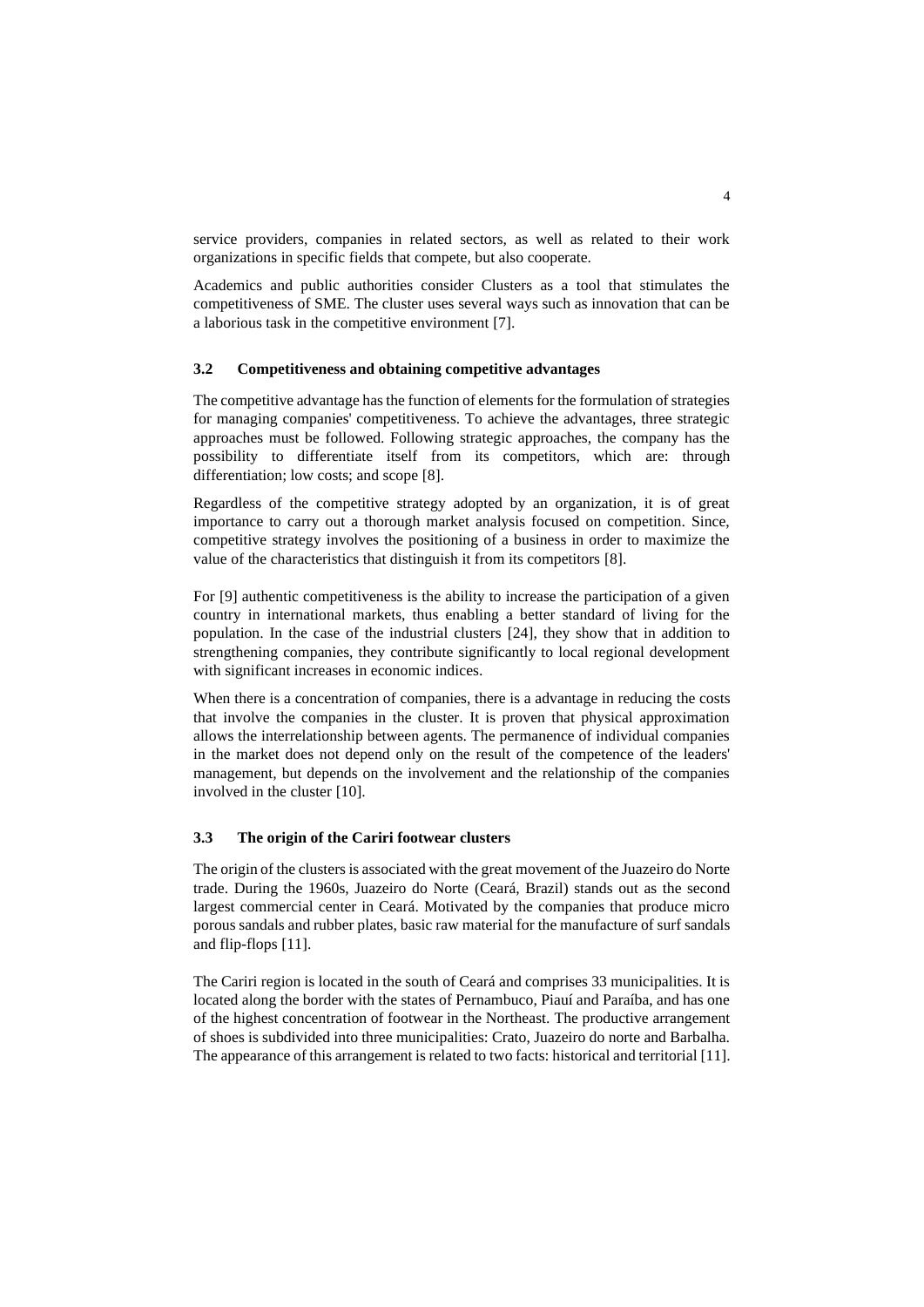With approximately 1500 industries, in 25 municipalities, the Cariri region is responsible for the second largest participation in the Gross Domestic Product (GDP) of Ceará, totaling a slice of 8%. Of this number, 3% is reached only by the municipality of Juazeiro do Norte. The main sectors are: footwear, sewing machines, textiles, metallurgy and drinks, according to the *Núcleo de Economia da Federação das Indústrias do Ceará* (FIEC) [1].

#### **3.4 Panorama of the Cariri (Ceará, Brazil) footwear industry**

Regarding the production of shoes in Brazil, after the economic crisis of 2008, the sector has recovered. According to [25]. Where footwear production in Brazil was stable in relation to the years 2017 and 2018, despite a small expansion in 2018 of 0.1%, reaching 944 million pairs, after having registered a growth of 1.1% in 2017. In fact, the downturn was due to a drop in exports, with a gradual recovery.

The data show the relevance of production in the State of Ceará having, according to [26] the Cariri region is as the third volume production centre in Brazil. This Region has overcome economic challenges due to the numbers and indices obtained by the sector. For Tavares et al., [29] the Cluster is made up of 70% of micro and small companies, which represent 25% of medium-sized companies and 5% of large companies. These data vary due to the existence of great informality and the constant accounting of new companies created and others that close their activities.

According to data from the International Business Center of FIEC, the municipality of Juazeiro do Norte, for example, had a 7.4% increase in footwear exports this year compared to the same period last year, moving US \$ 98.9 thousand. Although the number seems advantageous, imports amounted to a total of US \$ 631.7 thousand that is, a deficit of US \$ 532.8 thousand [12].

Consumer Market: Local production is exported to several countries such as the United States, Spain, Ecuador, France, Paraguay, Uruguay, Portugal, Italy, Bolivia, Argentina, the United Kingdom and Greece. In addition to export abroad, the domestic market is the main consumer of shoes in Cariri, which are in the North and Northeast regions.

The Brazil exported 128.3 million pairs in 2017. The footwear hub in Juazeiro do Norte was responsible for selling 5.85% of this total. These exports should have generated an amount of R \$ 1.06 billion for the country. According to the association, 27% of this amount (R \$ 287.22 million) comes from industries in Ceará [13].

Competitive advantages of the Cariri footwear cluster: The search for the highest profit is what keeps survival in the market, having a competitive economy in the rivalry system. Whereby two or more companies fight in order to remain surviving in the market [14].

The advantages found within the clusters come from collective efficiency and not from the individual action of a particular firm. Collective efficiency is defined as the competitive advantages derived from the joint action of the actors in the cluster [15].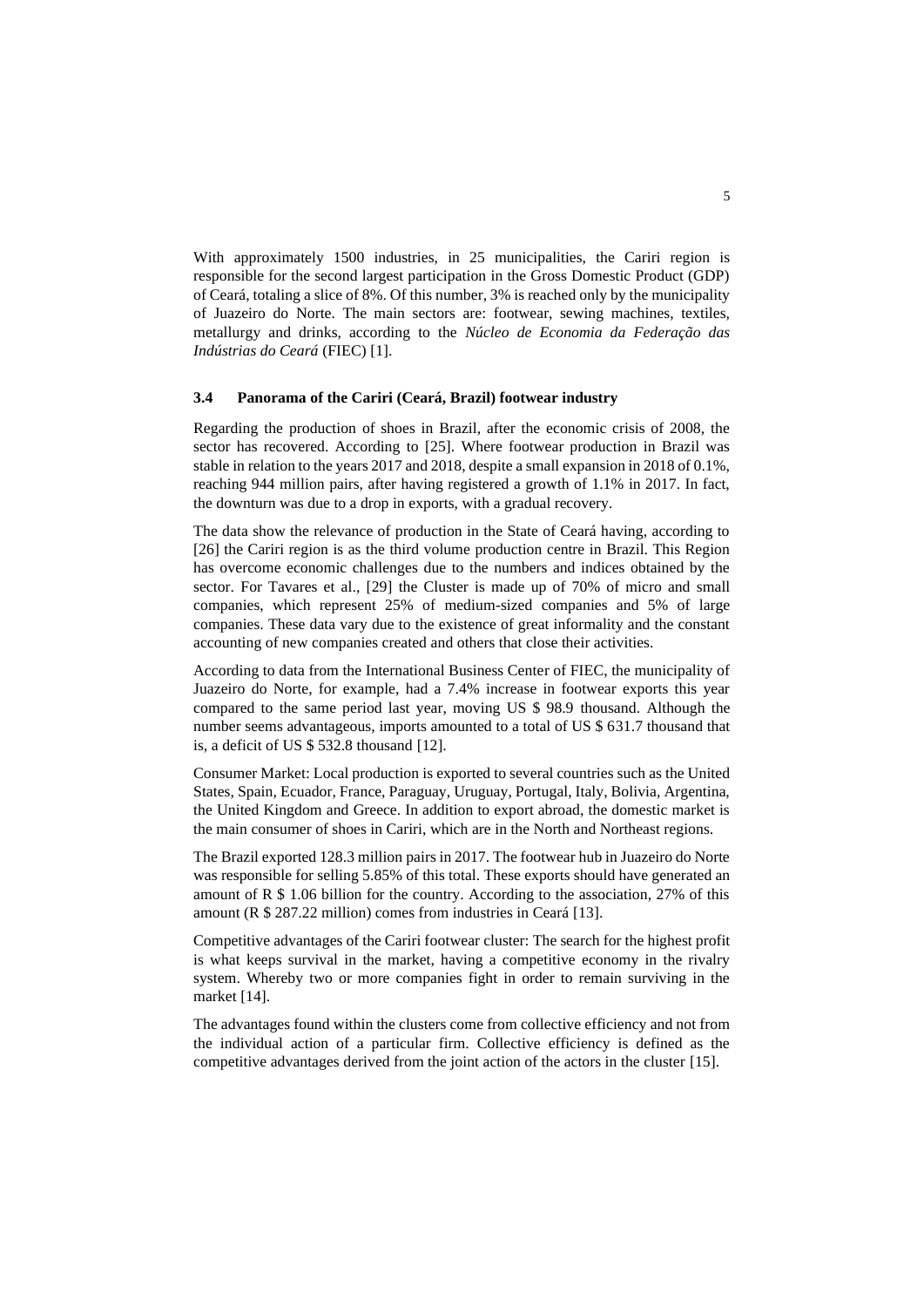### **4 Application Case**

The research was prepared based on a survey of existing documentary data and collected from various studies on the Cariri shoe cluster [2], [16].

The work initially identified the existence of an industrial cluster. The deepening of the research showed how the Cluster was formed and its positive points in relation to the competitiveness obtained [17].

The literature review allowed the description of the footwear Cluster, which identified the same, showed determining characteristics of its formation, as well as its consolidation.

The next phase of this work was to carry out a qualitative research. This research aimed to collect, with the respondents, characteristics and management strategies conducted by the executives of the companies belonging to the cluster.

The definitions of the criteria for data collection are described as follows. Initially, three companies belonging to the cluster were selected to participate in the research and an executive from each company as a respondent. The sample selection criteria followed the determination of a company to represent each size, this due to the existence of small, medium and large companies, as pointed by [2].

The choice of companies and the three responding executives was made by the criterion of accessibility as a way to consolidate the information contained in the literature review. In addition to possible new findings and elements raised. This method of conducting the research follows the protocol defended by [20], in the definition of the sample in the qualitative research.

The interview script aimed to characterize and determine the management elements and strategies adopted in the cluster, with regard to expose in the literature on the subject.

The research script initially outlines the respondent's profile, such as level of education, position held and length of experience. Elements are requested that point positive points in belonging to the footwear cluster of the Cariri Region. In addition to technological innovation in the search for competitive advantages, the ability that each company has to respond to changes in the market. The highlight on the competitive differential that each company presents to its customers. There was also a discussion about the importance of cooperation between members of the cluster for its consolidation through partnerships. Adding environmental responsibility and its competitive advantages and what are the competitive advantages for companies in the Cariri footwear cluster.

After collecting the responses, which were recorded and transcribed, a summary of the findings was prepared.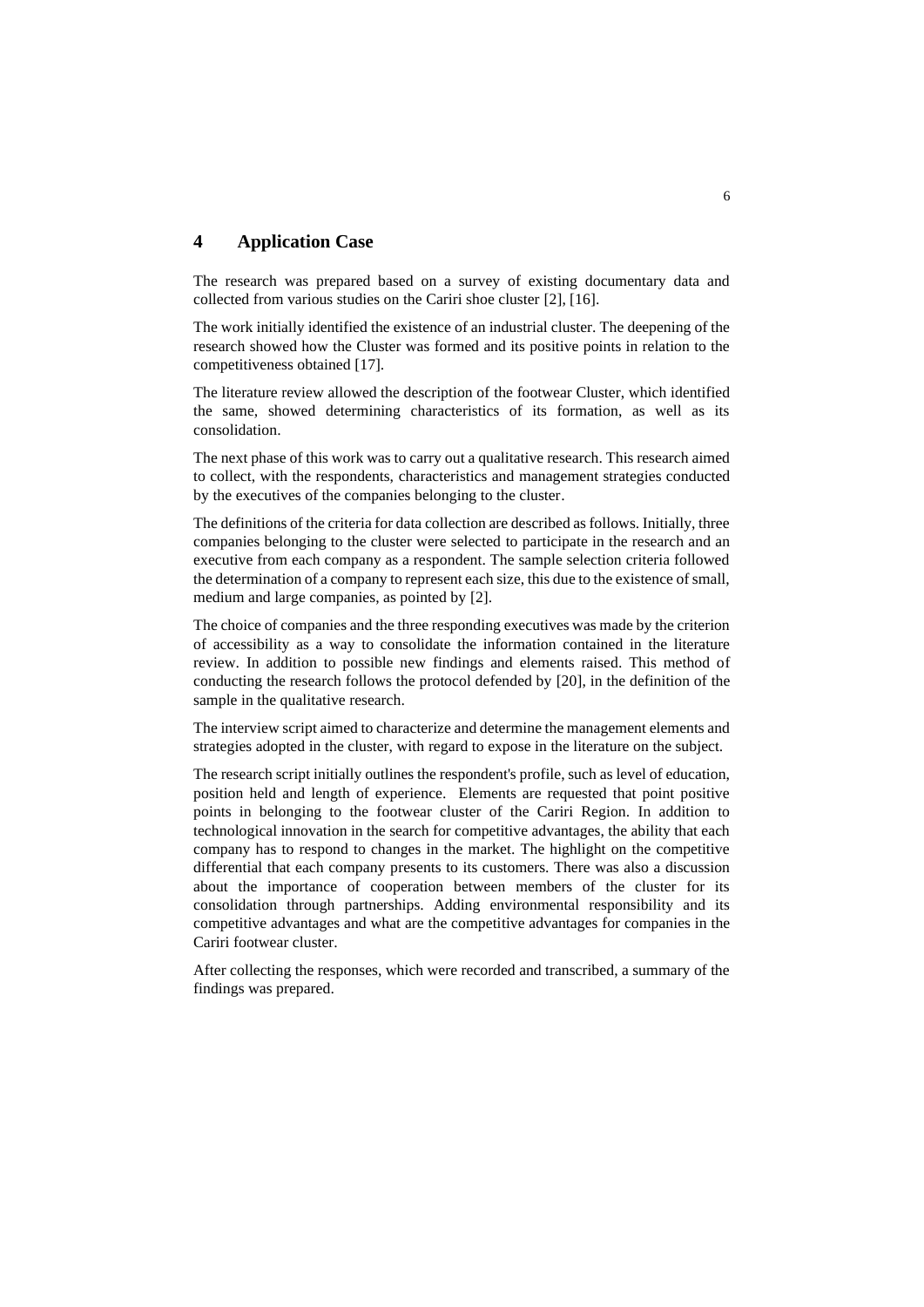#### **4.1 Selection of the companies**

Three companies were chosen, two located in the city of Barbalha, one small and the other medium. The latter is located in the city of Juazeiro do Norte and is large.

| Company | Size   | Lifetime | City              |
|---------|--------|----------|-------------------|
|         | Medium | 20 years | Barbalha          |
|         | Large  | 25 years | Juazeiro do norte |
|         | Small  | 8 years  | Barbalha          |

**Table1**. Classification of the companies

### **4.2 Profile of respondents**

The questionnaire was applied to three company managers. All respondents have a higher education level. One of the respondents is the owner.

| Company | <b>Position</b>        | Level of education        | Period of<br>experience |
|---------|------------------------|---------------------------|-------------------------|
| A       | Administrative manager | Complete higher education | 8 years                 |
| B       | Production engineer    | Complete higher education | 12 years                |
| C       | Owner                  | Complete higher education | 8 years                 |

# **5 Analysis of the questionnaire responses**

In order to assess points pertinent to the research question, the questionnaire constructed was applied in three industries in the Cariri Region, whose answers and their analyzes are presented below.

#### **5.1 Positive points highlighted by the companies for belonging to the footwear pole of Cariri**

Company A - The region is well located geographically, the workforce is already specialized and we have incentives from the state government.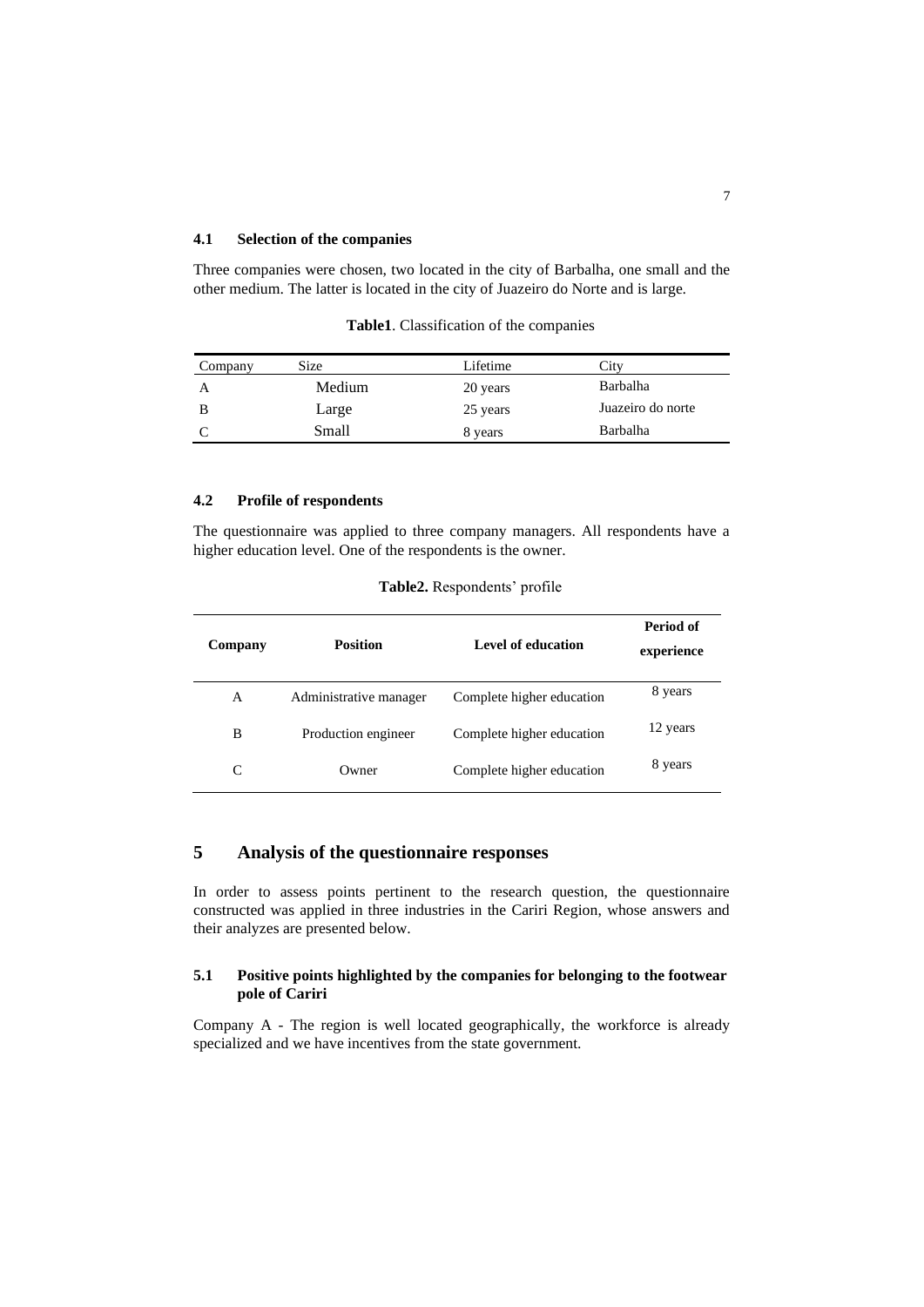Company B - As a footwear pole, there is a whole chain of logistics and service and raw material suppliers, all of which are already available in the region.

Company C - Being located in a well-regarded region, which has a promising future for growth.

Thus, the advantages of being part of that cluster are evident, highlighting the importance it has for the local productive development.

#### **5.2 Technological innovation implemented to acquire competitive advantages**

This perception can be verified when analyzing the responses of the managers, when they state:

Company B - Companies in the footwear industry usually have few processes that can be carried out with the help of high-tech machines or equipment. Almost the entire process is relatively "artisanal". So, we have invested in technology, yes, but not very often. However, innovation can extend to production processes, and by investing in process improvement, with the results obtained, these companies will be gaining a competitive advantage over their competitors. This fact, already practiced by company A and goal for company C.

Company A - We always invest in machines for better production efficiency. Company C - I intend to invest in clean energy.

#### **5.3 Workforce and its specialized technical knowledge and the supply of raw material**

According to the survey, the employee of shoe companies already has years of experience in the area. As the practice is already very old, workers have acquired knowledge even passed down from generation to generation. Regarding raw material, company A and company C report the difficulties of obtaining raw material:

Company A - There is a good supply of labor, but there are no suppliers, 90% of the raw material comes from outside.

Company C- We have difficulty in specialized labor. In relation to the supply of raw materials, costs are high to reach the factory.

In addition to the experience gained, employees report that they are looking to take machine operator courses to work with the injection molding machines.

Company B highlights that the existence of good labor and good reception of raw materials.

### **5.4 The company's ability to respond to changes in the market**

Company A - We are attentive to market trends, which allows us to give quick answers.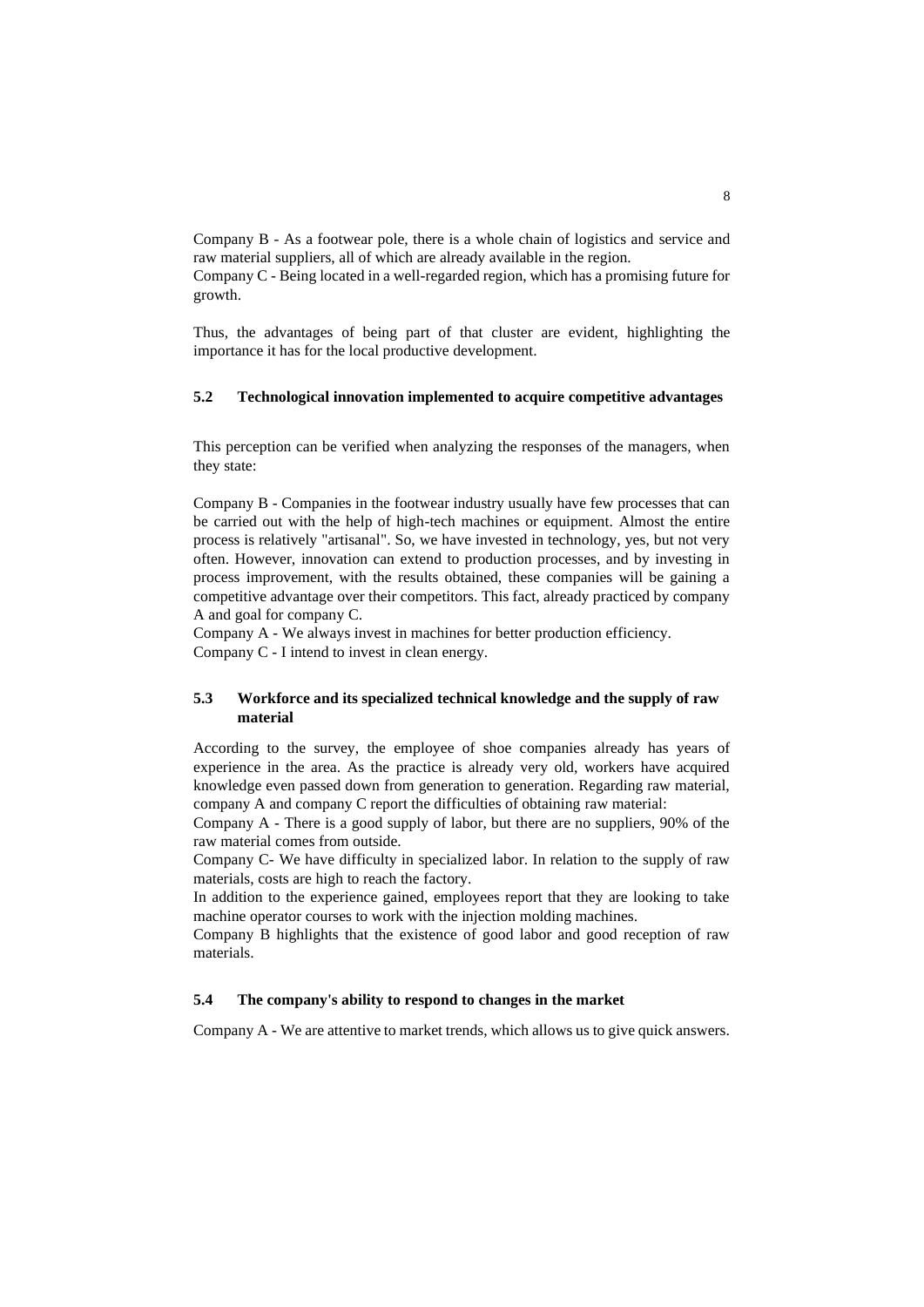Company B - We are able to respond to changes in the market. Considering that in last year, we had a product change to serve another type of market, which required a major internal restructuring.

Company C- Our Company is very new in the industry, but it has already gone through crises and has overcome it.

### **5.5 The differential that each company**

Company A - We offer high quality products, geared to meet the needs of our customers, with excellent service and speed.

Company B - our differential is high quality products, and flexibility for customization (depending on the customer's purchase volume).

Company C- Good service, product varieties and affordable price in relation to the market, punctual deliveries.

When it comes to quality, companies are concerned, having products that meet the specific needs of the consumer market.

#### **5.6 Partnerships between companies to consolidate the Cluster.**

The maturation of companies happens when there is a partnership within the cluster. This cooperation has as main objective the survival and permanence of the industrial cluster.

Companies "A" and "C" highlight the aspects of complementary, cooperation, exchange of knowledge and how the competition practices read:

Company A - More loyal competition practices and better dialogue between companies. Company C - Fairer competition and better dynamism between companies.

Any company that is individually located in a given region, it will be powerless. Thus, it can be highlighted that company "B" is aware of the importance of partnerships between companies:

Company B - There is a great exchange of information about processes, services and suppliers. Often, there is even the supply of raw materials between companies in the shoe industry.

#### **5.7 Environmental responsibility and its competitive advantages**

When companies are motivated to develop sustainability practices. They think about improving the economic value of their industry, and not just because of the advantages they will bring to the environment. The Company A has no environmental responsibility strategy, but it has an understanding that can bring benefits: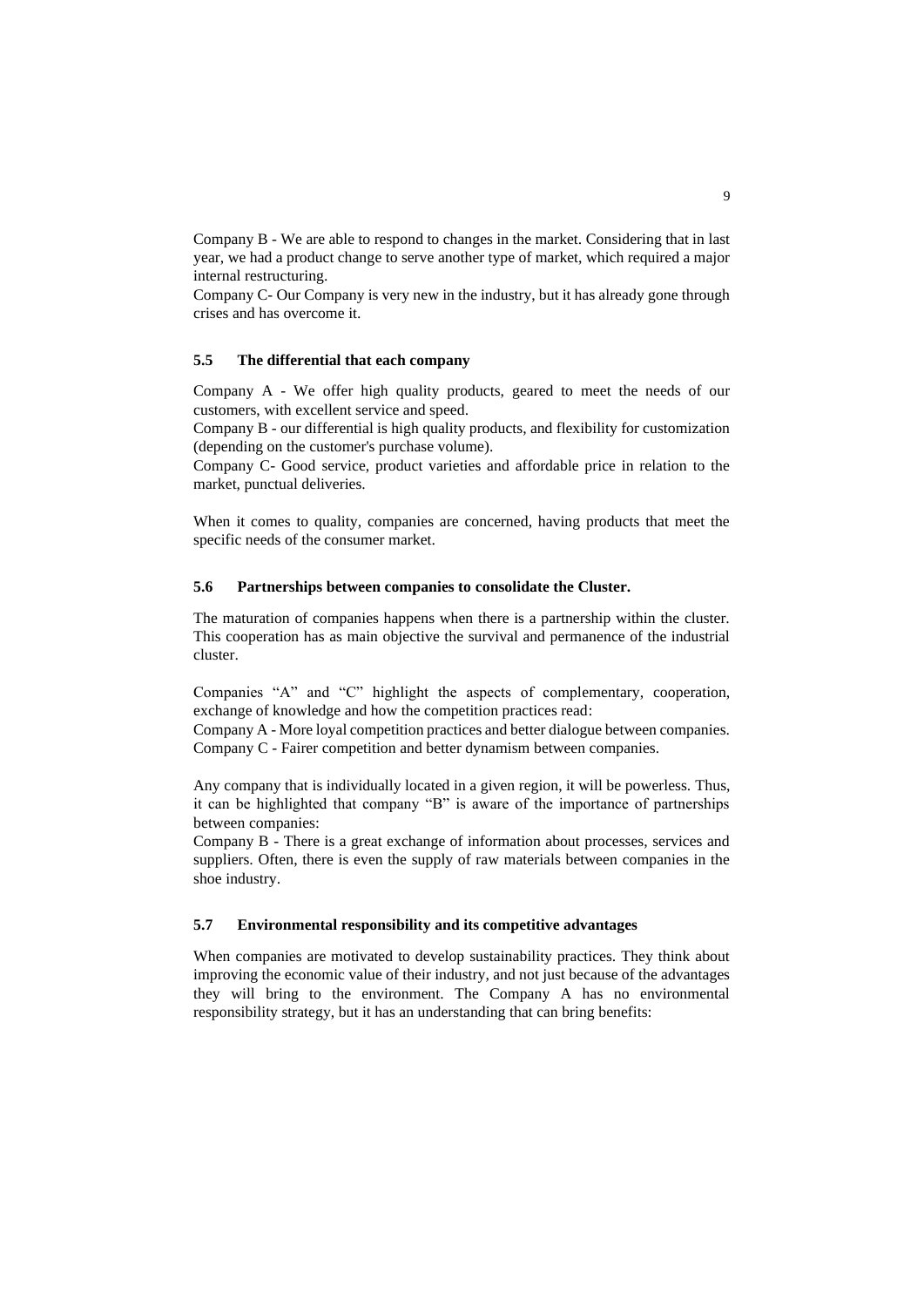Company A - Environmental and social responsibility, both generate values for the company. The products sold and its shareholders, in addition to providing a better quality of life for the society in which it operates.

The Companies "B" and "C" use sustainability techniques:

Company B - We have invested in manufacturing techniques that do not harm the environment. For example, the application of adhesive film in some processes. This eliminates the use of solvent-based adhesives.

Company C - We use environmental responsibility techniques.

#### **5.8 Competitive advantages for companies in the Cariri footwear cluster**

The survey shows that companies understand that cooperation is the main reason for generating competitive advantages in the Cluster. However, it does not reveal the type of cooperation to which the managers refer.

Company A - The main advantage is the know - how that ends up being created in the region.

Company B - There is a large supply of suppliers, operational labor, specialized services and a great interaction between companies in the same segment.

Company C- Yes, because of the proximity to other footwear hubs and the interactivity that exists between companies.

### **6 Discussion of results**

In the beginning, the positive points highlighted by the companies for belonging to the footwear pole of Cariri were researched. Most companies belonging to the cluster are small and medium-sized companies [3], responsible for a significant amount of production and operating in the local market. Large companies have a greater volume of production and supply the national and world markets. EVA and PVC products that are used on a large scale characterize local production.

The Cariri cluster points out as an important activity for the use of skilled workforce. In the case of footwear production, it is an important element for differentiation. This is because the products, in their great majority are classified as of low production complexity, as is the example of sandals.

The study showed that companies are going through a recovery moment. This is due to market difficulties, but there is a perception of the need to be attentive to the market. This strategy is the opportunity for growth in the relationship network, which is very important for the Cluster. In accordance to [18], brand awareness is of fundamental importance.

With regard to existing labor, the concentration of companies in the same location generates an approximation of skilled workforce. This is already a strategy that brings benefits to entrepreneurs and workers in general, this finding was exposed in the research results.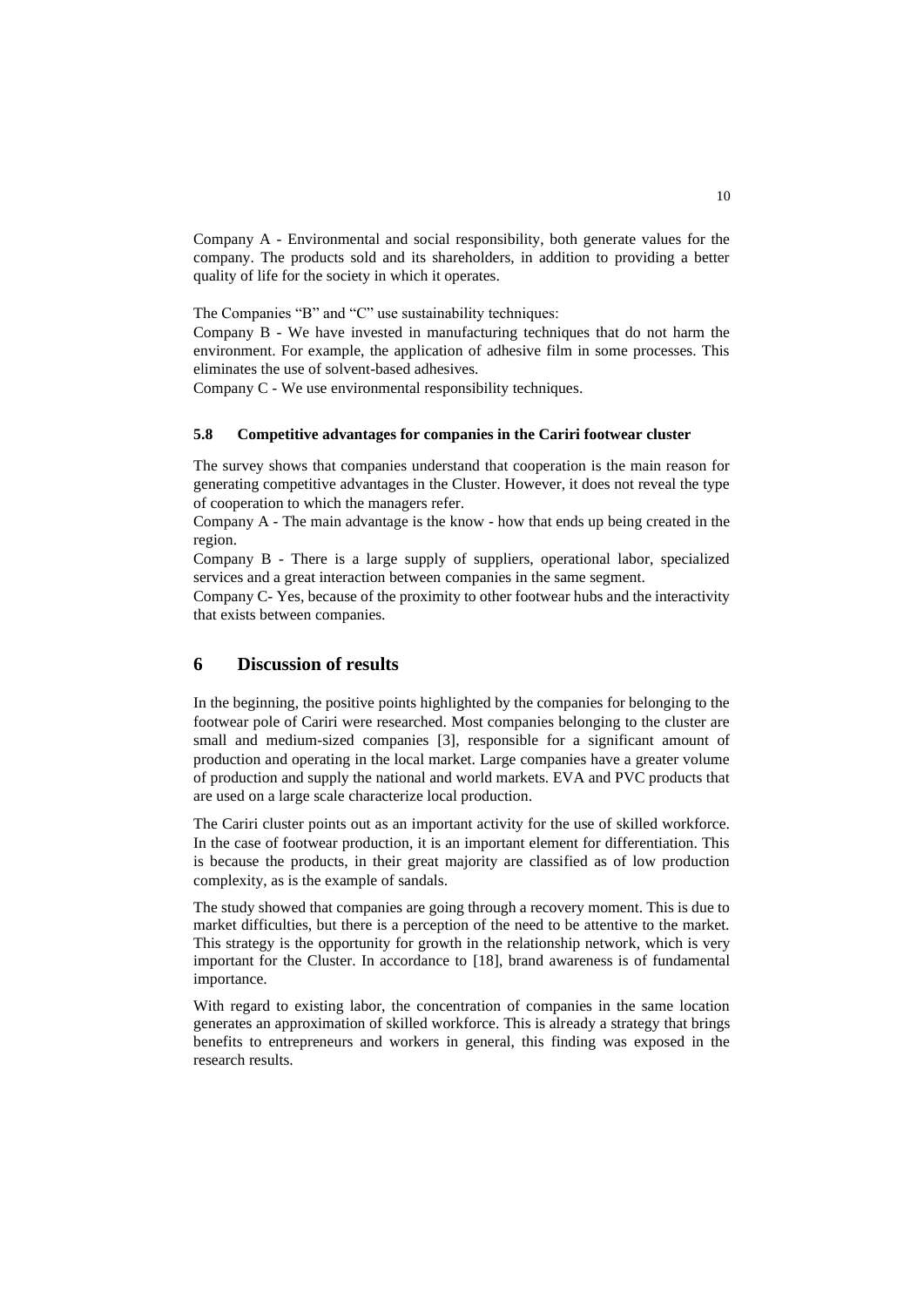In general, it was possible to notice that the footwear cluster in Cariri region has characteristics and similarities with the other existing ones. [22] defines in his article that the cluster is a fundamental strategy for stimulating wealth formation and promoting economic development.

## **7 Conclusion**

The footwear industry is traditional and of great importance for the national economy. Economic activity is explored in different parts of the world, generating great competitiveness in the sector. With the globalized economy, trade barriers decreased, with an increase in competitiveness and the adoption of management strategies for maintaining the market.

[22] starts to study and propose the strategy of industrial clusters which derive from the concept of industrial districts already mentioned by [23]. The footwear sector has been adopting the formation of clusters as a way of strengthening itself with the competition to obtain competitive advantages.

The Cariri region has an important history of its industrial formation. From the creation of the first shoe industries, constituting an important cluster. In addition to being responsible for a good part of the national production, being the third industrial centre.

The importance of the cluster generated interest in its study. The literature review on clusters show the need to better understand the characteristics of important clusters. Despite research carried out, we did not have descriptions of the characteristics of the Cariri shoe cluster, being an identified gap that justified the performance of this work.

We conducted a literature review on the history of formation, in addition to identifying it is characteristics. The main advantages and disadvantages were highlighted, thus contributing to the advancement of knowledge of these factors. Academically, research can contribute to deepen future research.

Regarding the contributions of this research, we can highlight contributions in the strategic management of the companies in the cluster. In addition, we highlight the increased cooperation with educational institutions and technological centres in the region. This may generate is important innovations, which will generate greater competitiveness. Indicators of brand formation and use of specialized labor to produce greater competitiveness in the industry.

Future research is suggested determining the size of the cluster and the level of maturity of the cluster, among other possibilities. Finally, we suggested deepening the findings of this research with the expansion of the sample and the number of items researched.

### **Referencies**

1 Chiavenato, I.; Shapiro, A. Planejamento estratégico: fundamentos e aplicações, da intenção aos resultados. Rio de Janeiro: Elsevier, 2003.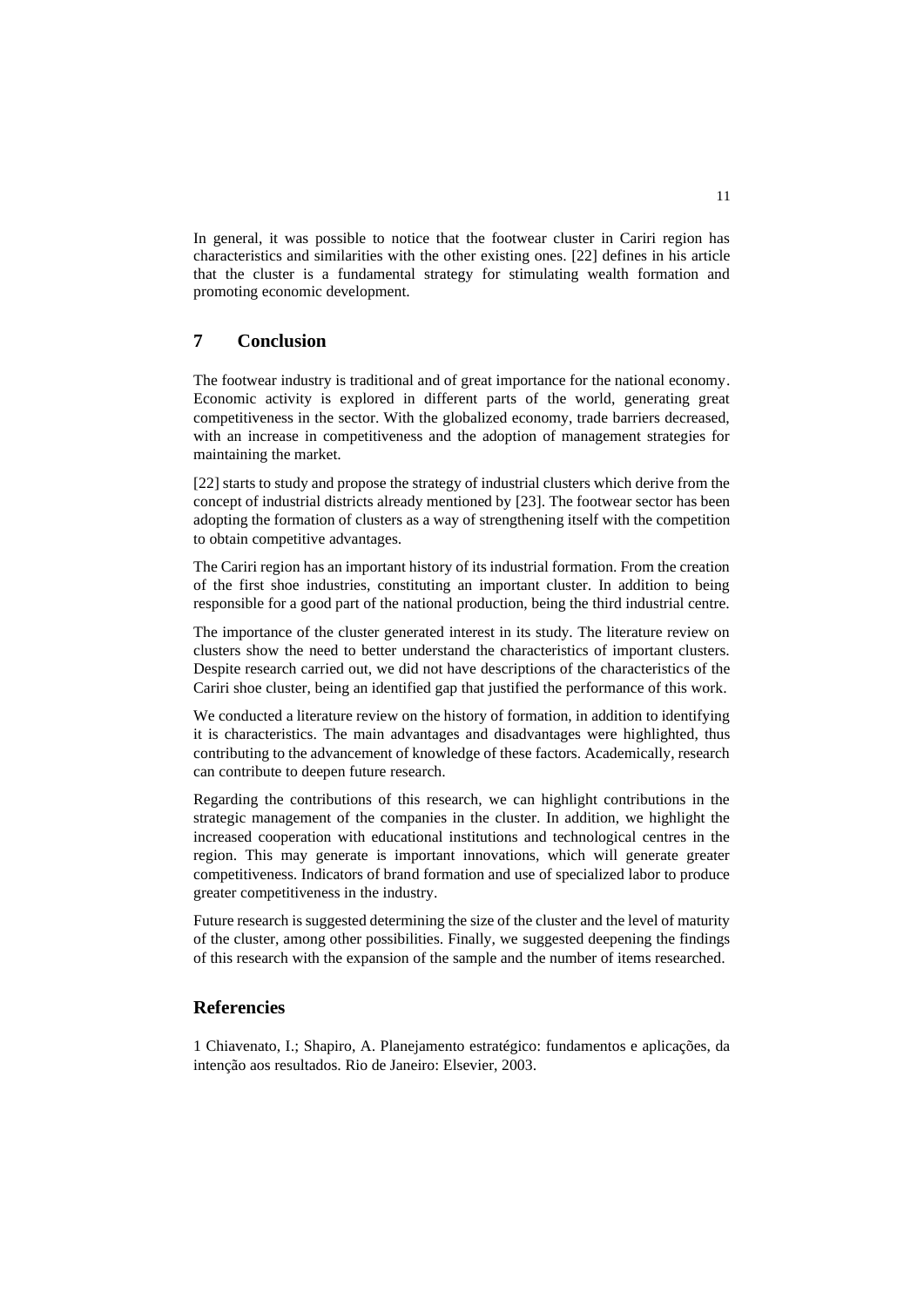2 Tavares, F. R. M. Modelo estratégico para o Cluster calçadista: análise na Região do Cariri-Ce. 2017.

3 Diário do Nordeste, Cariri e o maior polo calçadista do nordeste. https://diariodonordeste.verdesmares.com.br/editorias/negocios/cariri-e-o-maior-polocalcadista-do-nordeste-1.315364.Acessado em 2019/05/23.

4 Miguel, P. L.I. S.; Brito, L. A. L. Gestão da Cadeia de Suprimentos e o Impacto no Desempenho Operacional: um Estudo Empírico no Brasil. Production and Operations Management, p.1-16,2006.

5 Ganga, G. M. D. Trabalho de conclusão de curso (TCC) na Engenharia de Produção: um guia prático de conteúdo e forma. São Paulo: Atlas, 2012.

6 Corrêa, Abidack Raposo. O Complexo Coureiro-Calçadista Brasileiro. BNDES Setorial, nº 14, p. 65-92, set. 2001.

7 Ketels, C. Clusters of Innovation in Europe, in Structural Change in Europe 3 – Innovative City and Business Regions. Bollschweil: Hagbarth Publications, 2004.

8 Porter, Michel E. Estratégia Competitiva: técnicas para análise de industrias e da concorrência / Michael E. Porter; tradução de Elizabeth Maria de Pinho Braga; revisão técnica de Jorge A. Garcia Gómez — 7aed. — Rio de Janeiro: Campus, 1986.

9 Viotti, E. B.; Macedo, M. de M. Indicadores de ciência, tecnologia e inovação no Brasil. Campinas, SP: UNICAMP, 2003.

10 Krugman, P. - What's new about the new economic geography? – Oxford Review of Economic Policy. - [Online]. 1998, vol. 14, No.2, p.7-17, [16.09.2011].

11 Souza, D. L. R. Arranjo Produtivo de Calçados do Cariri, Ceará- Fortaleza, 2003.

12 Badalo. Indústria de Calçados tem queda e diminui pela metade produção no Cariri, [<https://badalo.com.br/cariri/industria-de-calcados-tem-queda-e-diminui-producao](https://badalo.com.br/cariri/industria-de-calcados-tem-queda-e-diminui-producao-no-cariri)[no-cariri>](https://badalo.com.br/cariri/industria-de-calcados-tem-queda-e-diminui-producao-no-cariri). Acesso em 16/11/2019.

13 Abicalçados. Relatório Setorial da Indústria de Calçados no Brasil, São Paulo, p. 1- 56, 2017.

14 Silva, C. L. Competitividade e estratégia empresarial: um estudo de caso da indústria automobilística brasileira na década de 1990. Revista FAE. V. 4. N. 1.2001.ISSN:2447273[5,https://revistafae.fae.edu/revistafae/article/view/454.Acesso](https://revistafae.fae.edu/revistafae/article/view/454.Acesso) em 2018/11/03.

15 Schmitz, H. Eficiência coletiva: caminho de crescimento para a indústria de pequeno porte. The Journal of Developmental Studies. V. 31, n.4, 1995

16 Beserra, F. R. S. O Processo de industrialização do Cariri e o papel do estado rumo a uma "Modernização Conservadora". I Encontro Internacional dos Trabalhadores – Labor/ UFC. Fortaleza, 07 a 09 de setembro de 2006.

17 Porter, M. E. Location, Competition, and Economic Development: Local Clusters in a Global Economy. Economic Development Quarterly, 1999.

18 Garcia, V. L. P.; **A participação em feiras como estratégia para divulgação da marca**, Monografia, Universidade Federal do Paraná, p.62; Curitiba, 2014.

19 Chandrashekar, D; et al., **Efect of Innovation on Firm Performance - The Case of a Technology Intensive Manufacturing Cluster in India,** International Journal of Innovation and Technology Management Vol. 16, No. 7 (2019) (31 pages).

20 Eisenhardt, K.M; **Building Theories from Case Study Research**, The Academy of Management Review, Vol. 14, No. 4, p. 532-550, 1989.